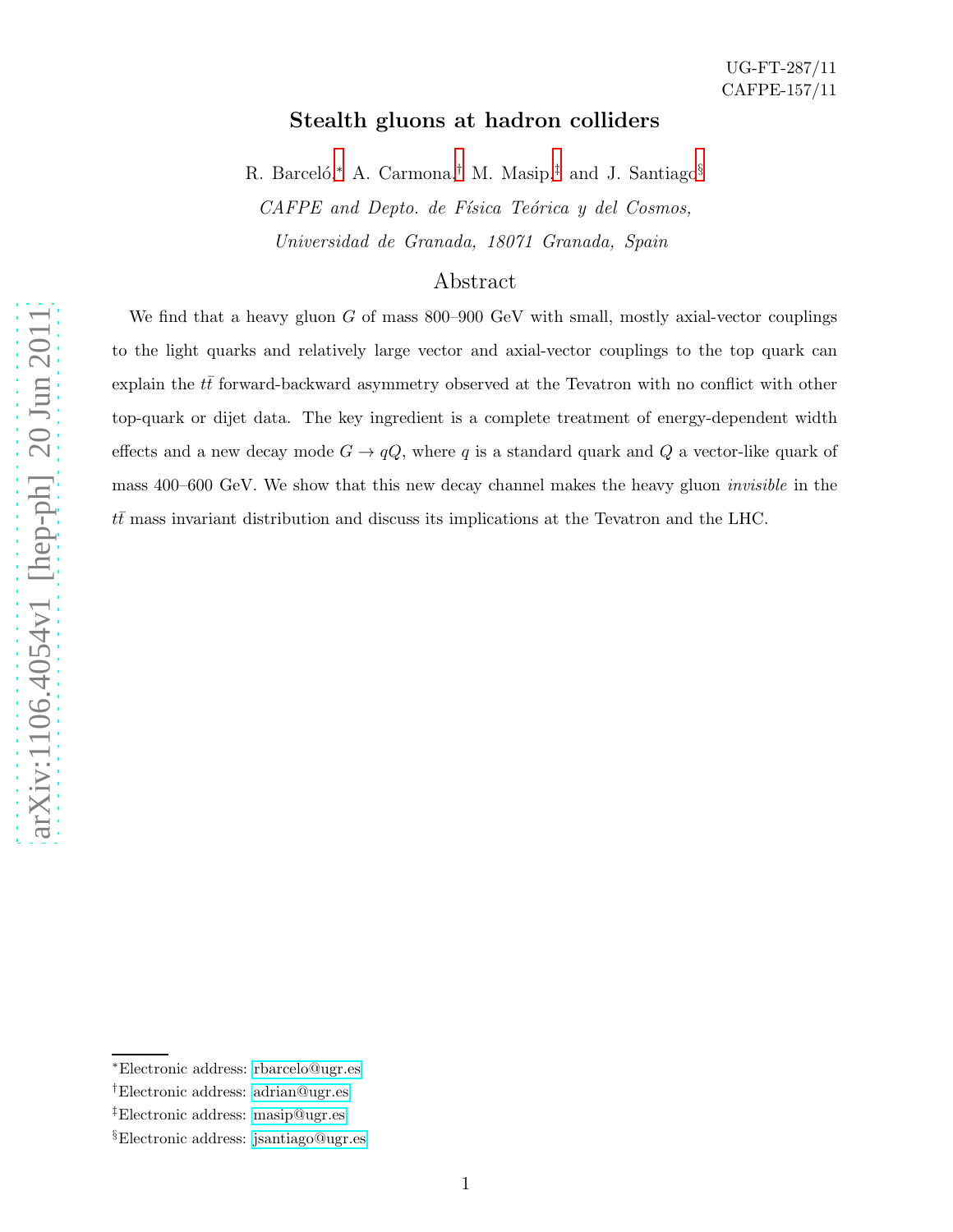#### I. INTRODUCTION

The Fermilab Tevatron is probing quark interactions up to energies  $\sqrt{\hat{s}} \leq 800$  GeV. Its most significant discovery has been the top quark, with a mass around 172 GeV. This quark could turn out to be more than *just* the building block completing the third family of the standard model (SM). Since masses are not gauge invariant and it is the heaviest fermion, one expects that the top-quark sector holds the key to understand the mechanism of electroweak (EW) symmetry breaking. In particular, new particles (a scalar partner, a vector-like T quark) or a different (composite) nature have been proposed to explain the stability of the EW scale under top-quark radiative corrections.

In fact, CDF and D0 measurements imply an intriguing deviation with respect to the SM prediction in the  $t\bar{t}$  forward-backward asymmetry  $A^{t\bar{t}}$  [\[1\]](#page-8-0). We will take as reference value the one recently reported by the CDF collaboration,

$$
A^{t\bar{t}} \approx \begin{cases} -0.116 \pm 0.153, \ m_{t\bar{t}} < 450 \text{ GeV};\\ 0.475 \pm 0.114, \ m_{t\bar{t}} > 450 \text{ GeV}, \end{cases} \tag{1}
$$

which refers to the asymmetry measured in the  $t\bar{t}$  center of mass frame. The SM prediction,  $0.040 \pm 0.006$  and  $0.088 \pm 0.013$  for the low and the high-energy regions, respectively, gives a three-sigma deviation at large values of  $m<sub>t</sub>$  [\[1](#page-8-0)]. If caused by new physics, this unexpected result would be an order-one departure from the standard quark physics at 450–800 GeV, and similar anomalies could be expected in other observables at the Tevatron and the early LHC. However, the asymmetry has not been *supported* by current data on the total  $tt$  cross section or the invariant-mass distributions of top-quark pairs and dijets. As a consequence, possible new particles proposed to explain it are typically pushed above 1–2 TeV, out of reach both from Tevatron energies and from the current LHC luminosity. Such high values, in turn, become ineffective to produce the large asymmetry or should be apparent with a slightly increased LHC luminosity, as general effective Lagrangian studies [\[2](#page-8-1)] indicate.

In this letter we show that a heavy gluon with mass 800–900 GeV can still explain the observed asymmetry with no conflict with current data. The mechanism that could hide the particle responsible for the asymmetry relies on a very large width caused by new decay channels opening at  $\sqrt{\hat{s}} \leq 600$  GeV. This requires a careful treatment of the energydependent width of the heavy particle. The scenario predicts a predominantly right-handed polarization for the excess of forward top quarks and at least an extra 400–600 GeV new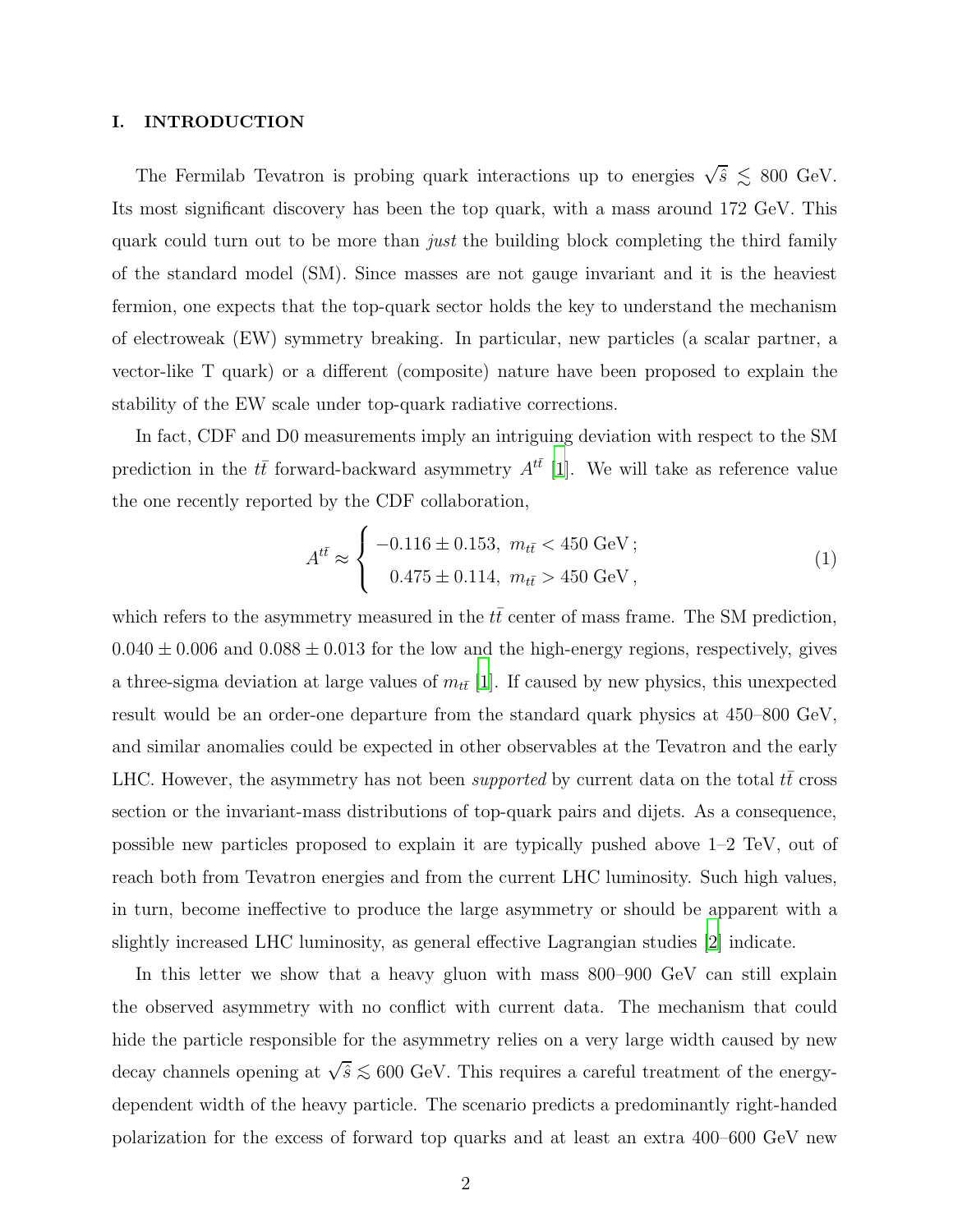quark. Another interesting test of the model is the value of the  $t\bar{t}$  charge asymmetry  $A_C$  at the LHC [\[3](#page-9-0)], since the relatively low mass of the gluon resonance implies a change in the sign at  $m_{t\bar{t}} \approx M_G$ . Our framework is natural in holographic Higgsless models [\[4\]](#page-9-1), in which longitudinal W, Z scattering is unitarized by vector excitations of mass below 1 TeV [\[5\]](#page-9-2). In that case our results would imply strongly coupled physics right above the EW scale and no Higgs at the LHC.

#### II. THE MODEL

The framework is defined by a massive gluon G with large couplings to the right-handed top quark, and small-close to axial  $(g_L^q \approx -q_L^q)$  $R_R^q$ ) couplings to the light quarks:

<span id="page-2-0"></span>
$$
g_R^q = -(0.2 - 0.3) g, \quad g_L^q = +(0.2 - 0.3) g,
$$
  

$$
g_R^t = +(4 - 6) g, \quad g_L^t \approx 0 g.
$$
 (2)

Couplings in this range are naturally obtained in holographic models after imposing consistency with precision EW bounds. In those models  $g_R^t$  must be large because the top lives in the brane that breaks the EW symmetry, together with all the massive excitations. The opposite sign of  $g_F^q$  $\frac{q}{R}$  and  $g_L^q$  $L<sup>q</sup>$  and the small value of these couplings are required to reproduce the standard coupling with the EW gauge bosons. In turn, the sign difference optimizes the appearance of a FB asymmetry, whereas the size prevents an excess of dijet events mediated by the massive gluon. The first feature also implies that at  $\sqrt{\hat{s}} = m_{t\bar{t}} \ll M_G$  the contributions to  $d\sigma/dm_{t\bar{t}}$  from light quarks of different chirality tend to cancel each other [\[4](#page-9-1)].

We take a gluon mass  $M_G = 800-900$  GeV, as required in Higgsless models and hinted by Tevatron data on  $A^{t\bar{t}}$ . Finally, the new ingredient of the set up is the presence of a massive quark excitation  $Q$  that opens a new decay channel for the massive gluon or a new gluon-mediated process at  $\sqrt{\hat{s}} \approx 600 \text{ GeV}$ :

$$
q\bar{q} \to G \to Q\bar{q} \ , \tag{3}
$$

If Q is an excitation T of the t quark, it should have a relatively low mass,  $m_T = 400-500$ GeV. However, if it decays predominantly into  $Wb$  it will produce the same  $WWbb$  signal as  $t\bar{t}$  production and could give an unobserved effect at  $m_{t\bar{t}} \geq 600 \text{ GeV}$ . The same contribution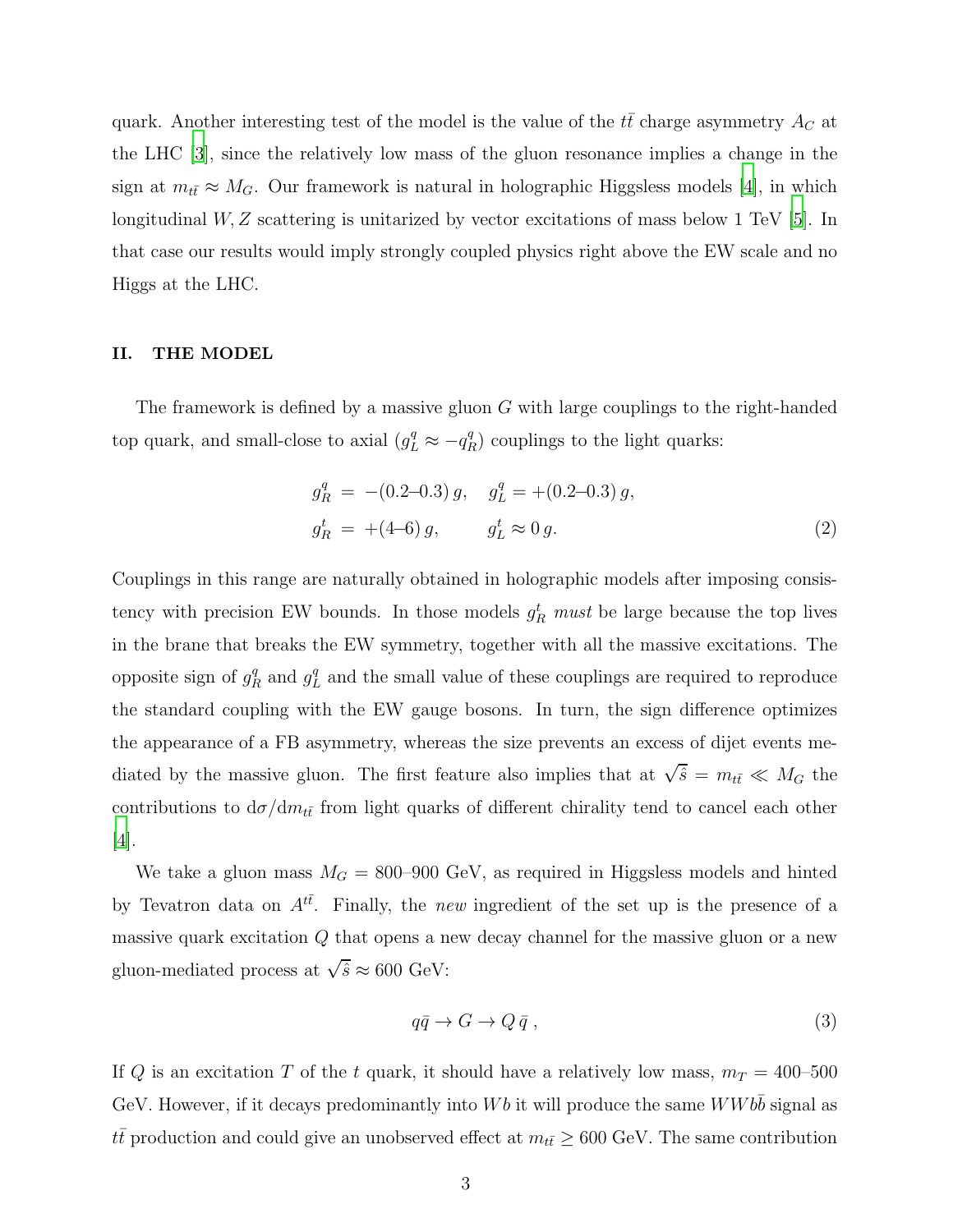could be obtained from an excitation B of the b quark that decays significantly into  $Wt$  (see discussion below). Due to the different kinematics, a definite statement about the visibility of these final states in current data requires a detailed analysis that is beyond the scope of this letter and will be presented elsewhere. Therefore, we consider the cleanest possibility, namely the presence of one or several heavy quarks Q that are excitations of the light quarks  $(Q = U, D, S, C)$  and decay into  $W/Z$  plus jet. The mass of these quarks should be below 600 GeV. To simplify our analysis we will assume a single particle  $Q = U$  and all other quark excitations above the production threshold in G decays  $(m_Q + m_q > M_G)$ . We would like to emphasize that the results for other chocies of Q in terms of pure  $t\bar{t}$  production are very similar, although their collider implications can vary from one case to the other.

#### III. ROLE OF THE Q QUARK

Let us start describing the situation in absence of the the extra Q quark. It has been shown [\[4\]](#page-9-1) that the gluon mass and the couplings in Eq. [\(2\)](#page-2-0) are able to produce a large FB asymmetry (within 1.5 sigmas of the measured value at  $m_{t\bar{t}} \geq 450$  GeV) consistently with bounds from dijet searches. However, there seems to be some tension with the data on  $d\sigma/dm_{t\bar{t}}$  at  $m_{t\bar{t}}\geq 600$  GeV, near the gluon mass. This tension is weak at the 5.3 fb<sup>-1</sup> Tevatron, but becomes more clear at the  $0.2$  fb<sup>-1</sup> LHC, where the peak of the gluon resonance should be visible. One could hope that an increase in the coupling  $g_R^t$  will increase the gluon width and smear out the peak. However, the fit does not improve because the total cross section also goes up with  $g_R^t$  and, most notably, the asymmetry  $A^{t\bar{t}}$  seems to decrease.<sup>1</sup> This last effect can be understood because the gluon width appears in the denominator of the  $tt$  production amplitude, and larger values (similar to its mass) will suppress the effects of the massive gluon and thus the predicted asymmetry.

However, as we increase the gluon width the fixed-width approximation, standard in current MonteCarlo generators, becomes worse. Its energy dependence (see for example [\[7](#page-9-3), [8\]](#page-9-4)) can be easily computed from the imaginary part of the gluon 2-point function. We

 $1$ . This is the main argument behind recent claims in the literature that heavier axigluons are favoured over lighter ones [\[6](#page-9-5), [7](#page-9-3)].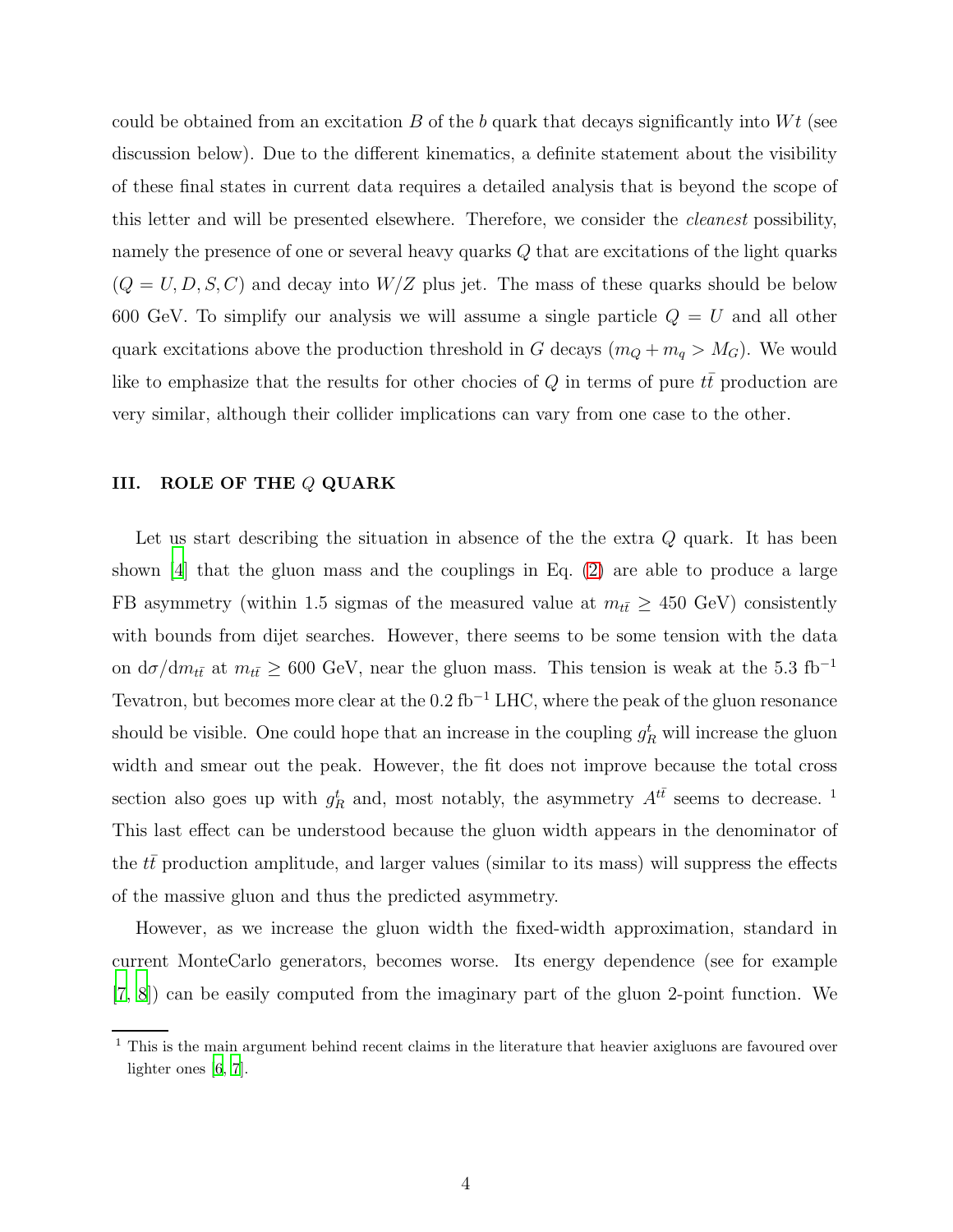get

<span id="page-4-0"></span>
$$
\Gamma_G^{t\bar{t}}(\hat{s}) = \frac{g^2}{24\pi} \frac{\hat{s}}{M_G} \left( 1 - \frac{4m_t^2}{\hat{s}} \right)^{\frac{1}{2}} \left[ \left( 1 - \frac{4m_t^2}{\hat{s}} \right) g_A^{t2} + \left( 1 + \frac{2m_t^2}{\hat{s}} \right) g_V^{t2} \right] \theta(\hat{s} - 4m_t^2) \,. \tag{4}
$$

In our simulations we have used MADGRAPH/MADEVENT v4 [\[9](#page-9-6)], with PYTHIA [\[10](#page-9-7)] for hadronization/showering effects and PGS4 [\[11\]](#page-9-8) for detector simulation. We have modified the matrix element in the fortran code generated by MADGRAPH to include the energy dependence of the width. This correction tends to increase the effects of the new physics at low energies. For example, for  $g_R^t = 6g$  the asymmetry at  $m_{t\bar{t}} > 450$  goes from 0.17 in a simulation with a constant width to 0.20 using the widht given in [\(4\)](#page-4-0). However, we have found that the effect in the invariant mass distribution is small, and the change in slope at  $m_{t\bar{t}} \geq 600$  GeV would still conflict with the data.

The effect of the extra Q quark is then crucial, by opening the new decay channel  $G \rightarrow$  $q\bar{Q}$ ,  $\bar{q}Q$  at  $\sqrt{\hat{s}} \approx 600$  GeV. Below those energies the process is irrelevant (it does not contribute to the imaginary part of the propagator), so the FB asymmetry at 450–600 GeV is unchanged. At  $m_{t\bar{t}} \geq 600 \text{ GeV}$ , in contrast, this decay channel will *dissolve* the peak without increasing the number of  $t\bar{t}$  pairs produced. Its energy-dependent partial width is

$$
\Gamma_G^{q\bar{Q},Q\bar{q}}(\hat{s}) = \frac{g^2}{12\pi} \frac{\hat{s}}{M_G} \left( 1 - \frac{(m_q + m_Q)^2}{\hat{s}} \right)^{\frac{1}{2}} \left( 1 - \frac{(m_q - m_Q)^2}{\hat{s}} \right)^{\frac{1}{2}} \times \left[ \left( 1 - \frac{m_q^2 + m_Q^2 + 6m_qm_Q}{2\hat{s}} - \frac{(m_Q^2 - m_q^2)^2}{2\hat{s}^2} \right) g_A^Q{}^2 + \left( 1 - \frac{m_q^2 + m_Q^2 - 6m_qm_Q}{2\hat{s}} - \frac{(m_Q^2 - m_q^2)^2}{2\hat{s}^2} \right) g_V^Q{}^2 \right] \theta(\hat{s} - (m_q + m_Q)^2) . \tag{5}
$$

We take as a benchmark model the following values of the parameters

<span id="page-4-1"></span>
$$
M_G = 850 \text{ GeV}, \quad M_U = 500 \text{ GeV},
$$
  
\n
$$
g_L^q = -g_R^q = -g_R^b = 0.3g,
$$
  
\n
$$
g_L^b = g_L^t = 0, \quad g_R^t = 4g,
$$
  
\n
$$
g_R^{uU} = 7.6g, \quad \text{all other couplings} = 0
$$
\n(6)

We have chosen the coupling of the heavy gluon to  $uU$  in such a way that the total width at the gluon mass is  $\Gamma_G = 0.7 M_G$ . We plot in Fig. [1](#page-5-0) the event distribution for this model with and without the  $uU$  channel included (solid and dashes, respectively) together with the SM prediction (dotted line). It is clear from the figure that without the new channel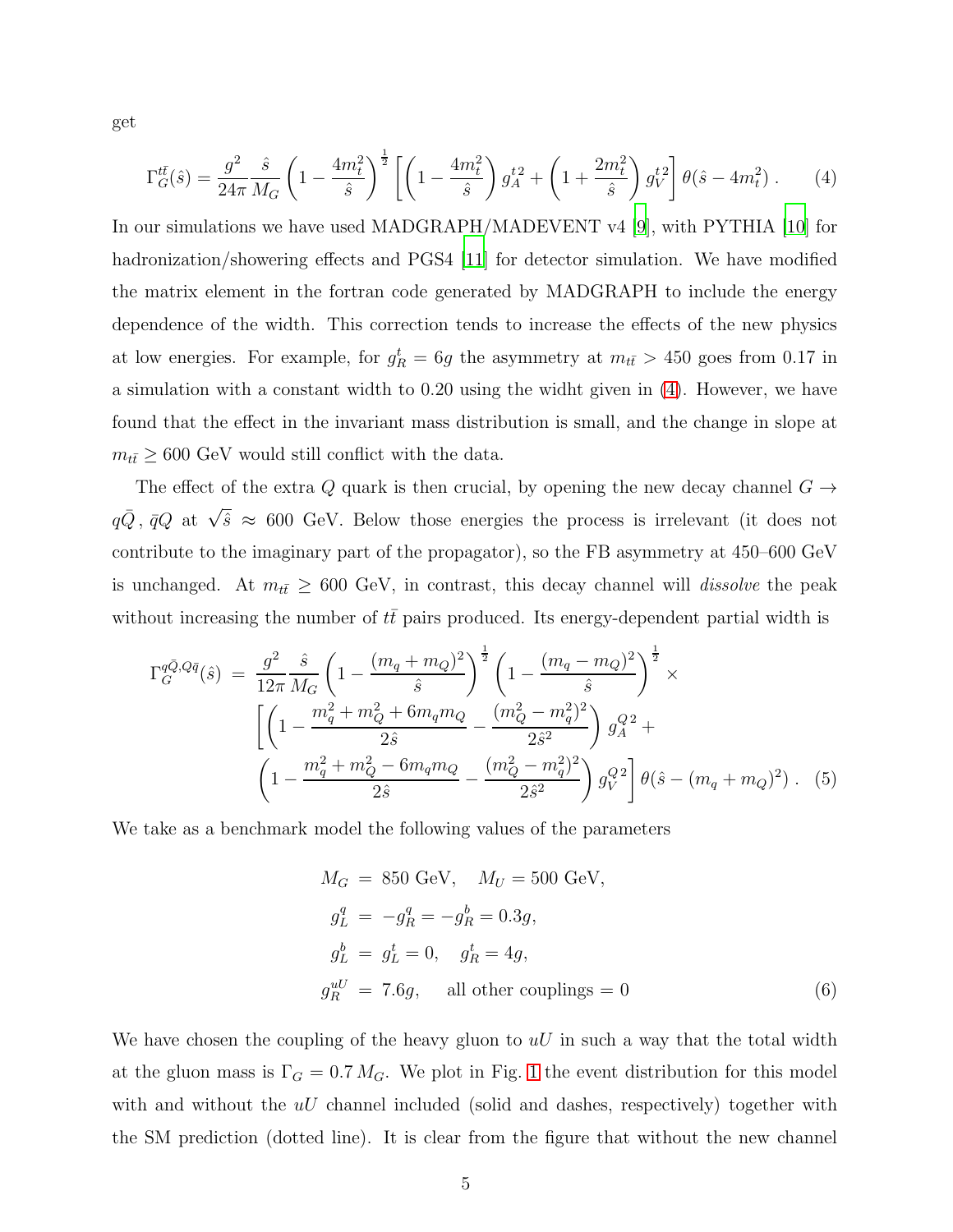

<span id="page-5-0"></span>FIG. 1: Prediction for the  $m_{t\bar{t}}$  distribution at the Tevatron with a luminosity of 5.3 fb<sup>-1</sup> for the SM (dotted) and for the model defined in Eq. [\(6\)](#page-4-1) with (solid) and without (dashes) the new channel  $G \to U\bar{u}.$ 

the peak is clearly visible. Once it is included the large width makes the gluon completely invisible. Including the SM contribution, the FB asymmetry in the large  $m_{t\bar{t}}$  region goes from  $A^{t\bar{t}} = 0.30$  with no extra U quark to  $A^{t\bar{t}} = 0.33$  in this model, just  $1.2 \sigma$  away from the measured value.

It is then clear that our stealth-gluon model can reproduce the Tevatron data on the forward-backward asymmetry and  $m_{t\bar{t}}$  distribution. Analogous observables could also test the model at the LHC [\[12\]](#page-9-9). We show in Fig. [2](#page-7-0) the expected  $m_{t\bar{t}}$  distribution there for 1  $fb^{-1}$  of integrated luminosity. We have followed the analysis in the first reference in [\[12\]](#page-9-9) and taken the 4 jet, 2 b tags in the muon channel as an example. It is clear from the figure that, given the uncertainties in the  $t\bar{t}$  normalization, this gluon is also invisible at the LHC.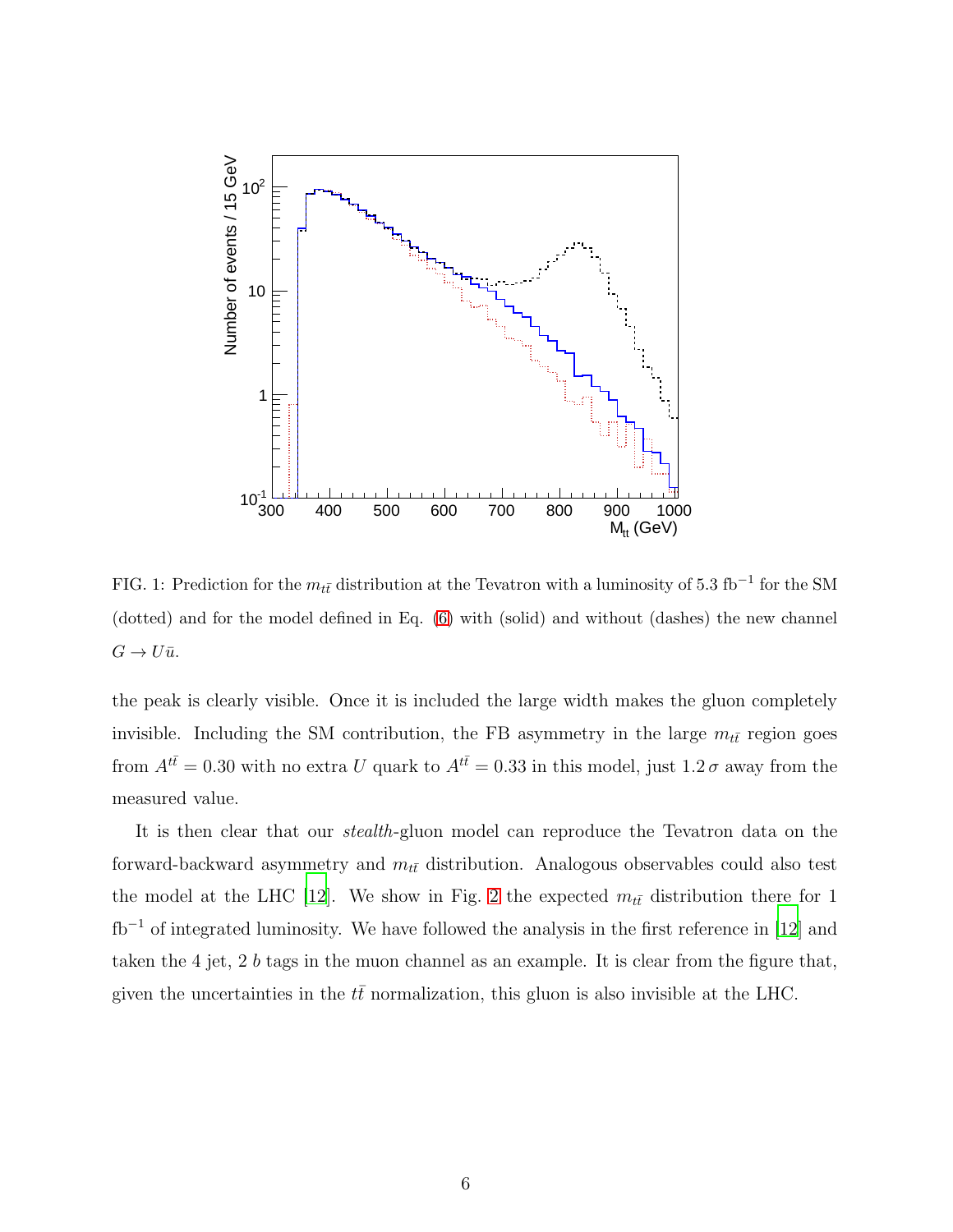#### IV. OTHER IMPLICATIONS AT HADRON COLLIDERS

As we have already mentioned, the small couplings  $(0.2-0.3)g$  of the massive gluon to the light quarks implies an acceptable contribution to dijet data. However, a 400–600 GeV new quark Q can be searched for both at the Tevatron and the LHC. Standard searches are based on either (QCD) pair production or single production through electroweak interactions. Current bounds are in the  $m_Q \lesssim 385$  GeV region, depending on its preferred decay channel [\[13](#page-10-0)]. Single production through G in the s-channel together with a SM quark is therefore a novel mechanism. A detailed analysis of all possible decay channels and how competitive this single production can be with more standard searches is beyond the scope of this work and will be deferred to a forthcoming publication. (See [\[14](#page-10-1)] for a related discussion in the context of heavy gluons with fourth generation models.) It is important to emphasize, however, that some of these channels might produce non-standard signals that could be easy to miss if not explicitely searched for. As an example, if we take the case of a B with mostly charged current decays the final state would be exactly the same as that of  $t\bar{t}$ . The signal could then be missed because simple searches that do not use t reconstruction peak at ∼ 500 GeV, which is precisely where the peak in our model would show up, and more sophisticated analyses that include reconstruction could miss our signal because the two W come from the same leg. The case with lighter quarks, for example

$$
q\bar{q} \to G \to U\bar{u} \to Wd\bar{u} \tag{7}
$$

could be searched as  $W$  plus 2 jets.  $2$ 

Another consequence of this scenario is the polarization of the top quarks produced at large values of  $m_{t\bar{t}}$ . In the model that we are considering the left-handed top quark does not couple to  $G$ . As a consequence, the forward (backward) excess (deficit) is defined basically by right-handed top quarks. The polarization can be measured in the subsequent decay  $t \to b l^+ \nu_l$  from the distribution of the final lepton (see for example [\[16\]](#page-10-2)).

Finally, the charge asymmetry in  $t\bar{t}$  production at large rapidities can be measured at the LHC in a wide range of  $m_{t\bar{t}}$  [\[3](#page-9-0)]. Our scenario predicts that the asymmetry changes sign at  $m_{t\bar{t}} = 800$ -900 GeV. Notice that if the Tevatron could measure  $A^{t\bar{t}}$  above the

<sup>&</sup>lt;sup>2</sup> If the coupling  $VQq$  with  $V = Z, W$  is large both the Tevatron and the LHC have good chances of discovering the new quark in single production [\[15\]](#page-10-3).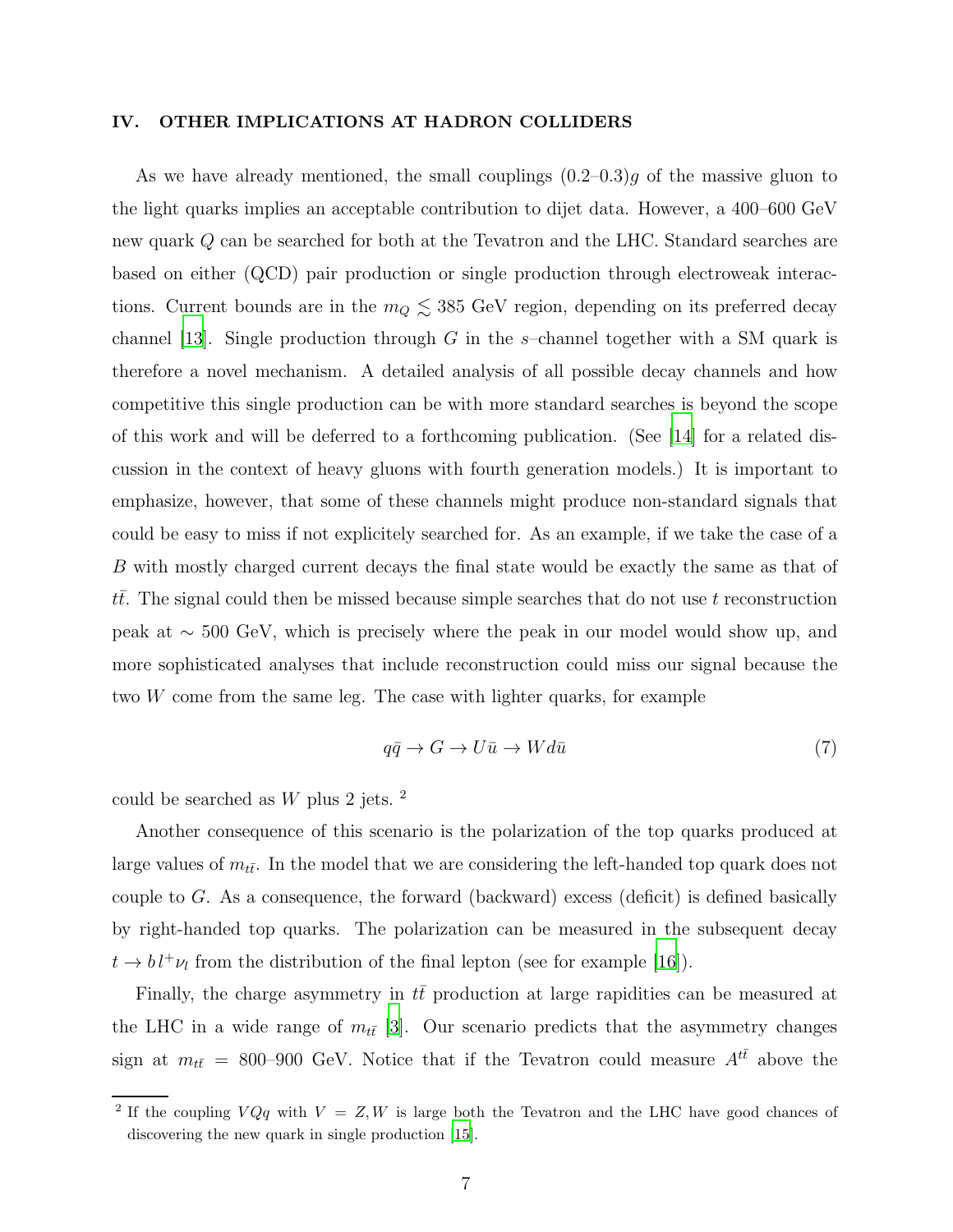

<span id="page-7-0"></span>FIG. 2: Prediction for the  $m_{t\bar{t}}$  distribution at the LHC with a luminosity of 1 fb<sup>-1</sup> for the SM (dotted) and for the model defined in Eq. [\(6\)](#page-4-1) with (solid) and without (dashes) the new channel  $G \to U\bar{u}.$ 

gluon mass it should also find a slight forward deficit. This very small and even negative charge asymmetry at large values of  $m_{t\bar{t}}$  can be an important test discriminating our model from other explanations of the Tevatron  $A^{t\bar{t}}$  (see [\[17\]](#page-10-4) for a discussion in terms of effective operators).

## V. SUMMARY AND DISCUSSION

The large FB asymmetry observed at the Tevatron, if confirmed, is a sign of new physics at 450–800 GeV. This physics can compete with the color interaction, which suggests a strong coupling and a relatively light mass for the mediator. On the other hand, the absence of a peak in the  $t\bar{t}$  invariant mass distribution or of an excess of dijets at hadron colliders seem to imply that the new physics should be weaker and heavier, making difficult the definition of a working model. We have shown that all observations can be simultaneously satisfied if the mediator is a 800–900 GeV gluon with an additional decay mode into a SM quark  $q$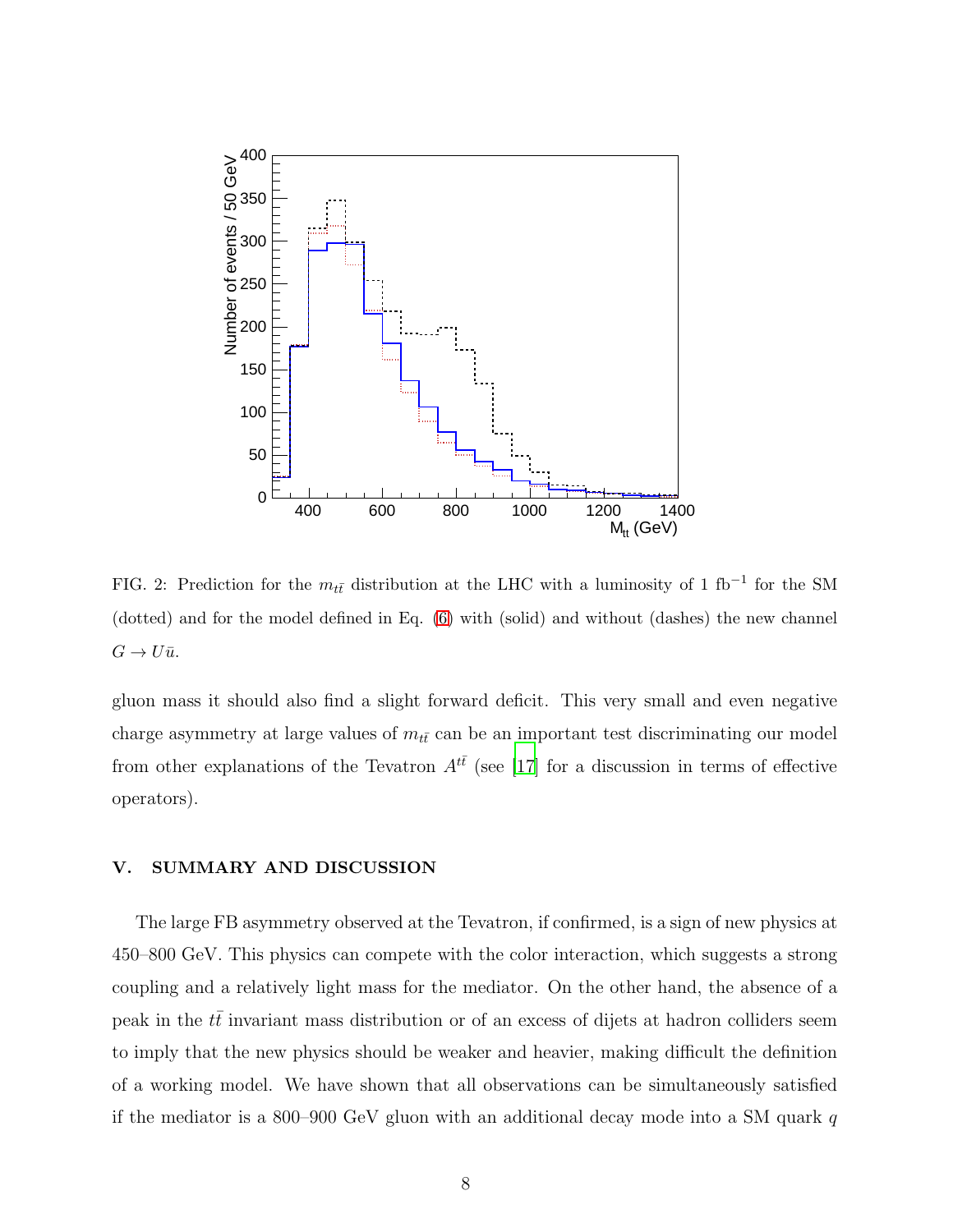plus an extra Q quark of 400-600 GeV. The new channel does not change the physics below  $m_q + m_Q$ , preserving the FB asymmetry, but it suppresses the effects of the gluon at higher  $m_{t\bar{t}}$ . The signal from the Q quark is model dependent. In holographic models it could be one or several excitations of the light quarks or it may be a resonance of the right handed top-quark that decay mostly into  $Zt$  (or even Ht in models with a light Higgs). Some of the different possibilities for Q give rise to novel phenomenology that could be missed by standard LHC searches unless explictly tailored analyses are used.

Another interesting feature of our setup is that the top-quark Tevatron excess in the forward direction is mostly composed of right-handed top quarks, which could be tested studying the angular distribution of the positron resulting from their decay. At the LHC, the charge asymmetry in  $t\bar{t}$  production at large rapidities should change sign at  $m_{t\bar{t}} \approx M_G$ .

We think that the best fit for the unexpected data on the FB asymmetry at the Tevatron is strongly coupled physics below 1 TeV. Our scenario is naturally realized in holographic Higgsless models. Thus, a clear consequence of such scenario at the LHC would be the absence of the light Higgs preferred by the SM or its SUSY extensions and no new physics up to energies around  $m_q + m_Q \approx 600$  GeV.

## Acknowledgments

We would like to thank G. Azuelos, F. Boudjema, G. Brooijmans, M. Felcini, U. Haisch, J.I. Illana, G. Moreau and S. Westhoff for useful discussions. This work has been partially supported by MICINN of Spain (FPA2006-05294, FPA2010-16802, FPA2010-17915, Consolider-Ingenio **Multidark** CSD2009-00064, and Ramón y Cajal Program) and by Junta de Andalucía (FQM 101, FQM 3048 and FQM 6552).

- <span id="page-8-0"></span>[1] V. M. Abazov et al. [ D0 Collaboration ], Phys. Rev. Lett. 100 (2008) 142002. [\[arXiv:0712.0851](http://arxiv.org/abs/0712.0851) [hep-ex]]; T. Aaltonen et al. [ CDF Collaboration ], Phys. Rev. Lett. 101 (2008) 202001.  $[\text{arXiv:0806.2472} \text{ [hep-ex]}];$  T. Aaltonen *et al.* [CDF Collaboration ],  $[\text{arXiv:1101.0034} \text{ [hep-ex]}];$ ex]].
- <span id="page-8-1"></span>[2] C. Degrande, J. -M. Gerard, C. Grojean, F. Maltoni, G. Servant, JHEP 1103, 125 (2011). [\[arXiv:1010.6304](http://arxiv.org/abs/1010.6304) [hep-ph]]; C. Delaunay, O. Gedalia, Y. Hochberg, G. Perez, Y. Soreq,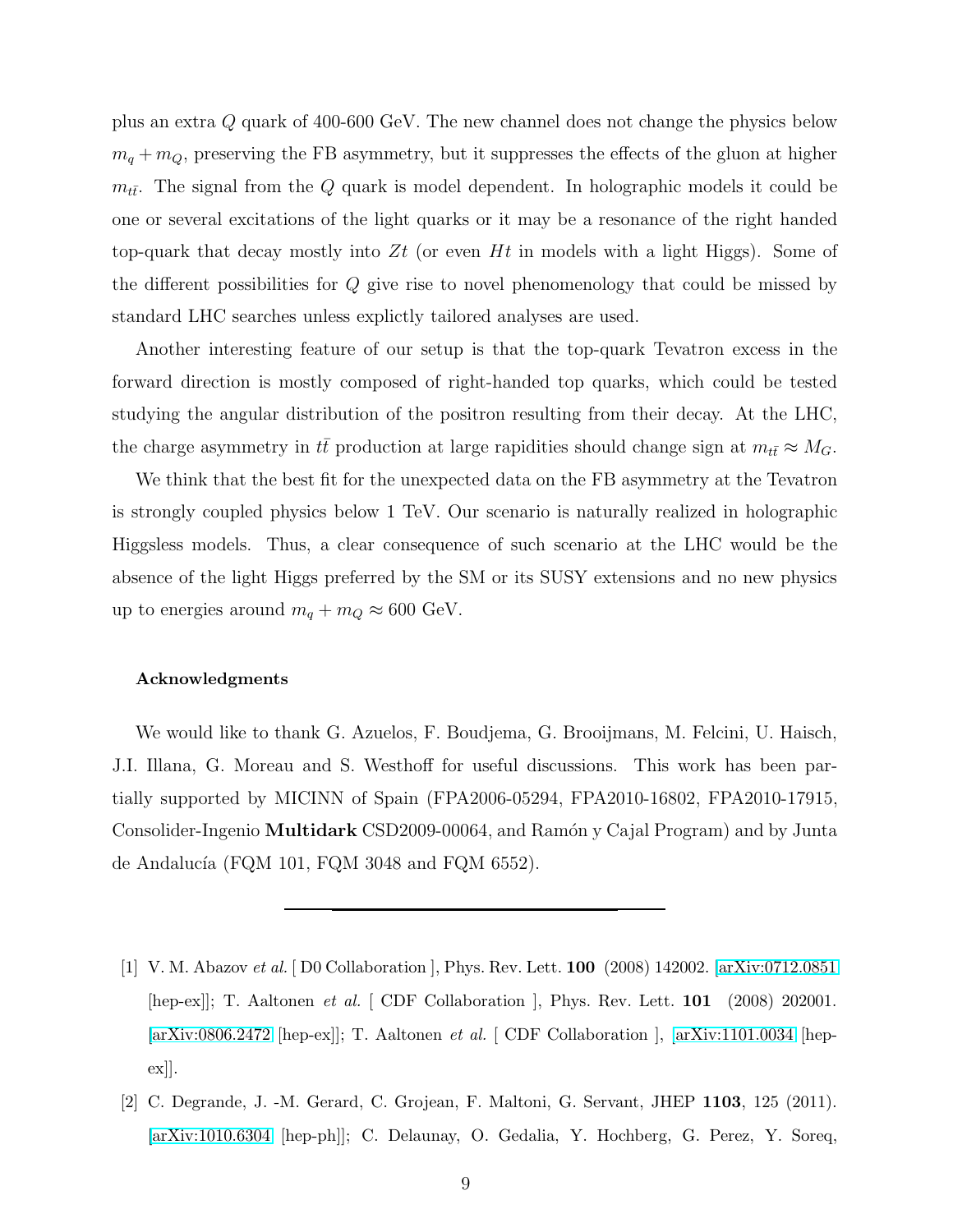[\[arXiv:1103.2297](http://arxiv.org/abs/1103.2297) [hep-ph]]; J. A. Aguilar-Saavedra, M. Perez-Victoria, JHEP 1105 (2011) 034. [\[arXiv:1103.2765](http://arxiv.org/abs/1103.2765) [hep-ph]]; J. A. Aguilar-Saavedra, M. Perez-Victoria, [\[arXiv:1104.1385](http://arxiv.org/abs/1104.1385) [hep-ph]]; C. Degrande, J. -M. Gerard, C. Grojean, F. Maltoni, G. Servant, [\[arXiv:1104.1798](http://arxiv.org/abs/1104.1798) [hep-ph]].

- <span id="page-9-1"></span><span id="page-9-0"></span>[3] CMS Collaboration, note CMS PAS TOP-10-010.
- <span id="page-9-2"></span>[4] R. Barcelo, A. Carmona, M. Masip and J. Santiago, [arXiv:1105.3333](http://arxiv.org/abs/1105.3333) [hep-ph].
- [5] C. Csaki, C. Grojean, H. Murayama, L. Pilo and J. Terning, Phys. Rev. D 69 (2004) 055006 [\[arXiv:hep-ph/0305237\]](http://arxiv.org/abs/hep-ph/0305237); G. Cacciapaglia, C. Csaki, G. Marandella and J. Terning, Phys. Rev. D 75 (2007) 015003 [\[arXiv:hep-ph/0607146\]](http://arxiv.org/abs/hep-ph/0607146); C. Csaki and D. Curtin, Phys. Rev. D 80 (2009) 015027 [\[arXiv:0904.2137](http://arxiv.org/abs/0904.2137) [hep-ph]].
- <span id="page-9-5"></span>[6] P. H. Frampton, S. L. Glashow, Phys. Lett. B190 (1987) 157; L. M. Sehgal, M. Wanninger, Phys. Lett. B200 (1988) 211; D. Choudhury, R. M. Godbole, R. K. Singh, K. Wagh, Phys. Lett. B657 (2007) 69-76. [\[arXiv:0705.1499](http://arxiv.org/abs/0705.1499) [hep-ph]]; O. Antunano, J. H. Kuhn, G. Rodrigo, Phys. Rev. D77 (2008) 014003. [\[arXiv:0709.1652](http://arxiv.org/abs/0709.1652) [hep-ph]]; A. Djouadi, G. Moreau, F. Richard, R. K. Singh, Phys. Rev. D82 (2010) 071702. [\[arXiv:0906.0604](http://arxiv.org/abs/0906.0604) [hep-ph]]; P. Ferrario, G. Rodrigo, Phys. Rev. D80 (2009) 051701. [\[arXiv:0906.5541](http://arxiv.org/abs/0906.5541) [hep-ph]]; P. H. Frampton, J. Shu, K. Wang, Phys. Lett. B683, 294-297 (2010). [\[arXiv:0911.2955](http://arxiv.org/abs/0911.2955) [hep-ph]]; Q. - H. Cao, D. McKeen, J. L. Rosner, G. Shaughnessy, C. E. M. Wagner, Phys. Rev. D81 (2010) 114004. [\[arXiv:1003.3461](http://arxiv.org/abs/1003.3461) [hep-ph]]; D. Choudhury, R. M. Godbole, S. D. Rindani, P. Saha, [\[arXiv:1012.4750](http://arxiv.org/abs/1012.4750) [hep-ph]]; Y. Bai, J. L. Hewett, J. Kaplan, T. G. Rizzo, JHEP 1103 (2011) 003. [\[arXiv:1101.5203](http://arxiv.org/abs/1101.5203) [hep-ph]]; M. I. Gresham, I. -W. Kim, K. M. Zurek, [\[arXiv:1103.3501](http://arxiv.org/abs/1103.3501) [hep-ph]]; J. L. Hewett, J. Shelton, M. Spannowsky, T. M. P. Tait, M. Takeuchi, [\[arXiv:1103.4618](http://arxiv.org/abs/1103.4618) [hep-ph]]; U. Haisch and S. Westhoff, [arXiv:1106.0529](http://arxiv.org/abs/1106.0529) [hepph].
- <span id="page-9-3"></span>[7] A. Djouadi, G. Moreau and F. Richard, [arXiv:1105.3158](http://arxiv.org/abs/1105.3158) [hep-ph].
- <span id="page-9-4"></span>[8] D. Y. Bardin, A. Leike, T. Riemann and M. Sachwitz, Phys. Lett. B 206 (1988) 539.
- <span id="page-9-6"></span>[9] J. Alwall et al., JHEP 0709 (2007) 028 [\[arXiv:0706.2334](http://arxiv.org/abs/0706.2334) [hep-ph]].
- <span id="page-9-7"></span>[10] T. Sjostrand, S. Mrenna and P. Z. Skands, JHEP 0605 (2006) 026 [\[arXiv:hep-ph/0603175\]](http://arxiv.org/abs/hep-ph/0603175).
- <span id="page-9-8"></span>[11] PGS4 [http://www.physics.ucdavis.edu/](http://www.physics.ucdavis.edu/~)∼ conway/research/software/pgs/pgs4-general.htm
- <span id="page-9-9"></span>[12] CMS Collaboration, note CMS PAS TOP-10-007; ATLAS Collaboration, note ATLAS-CONF-2011-087.